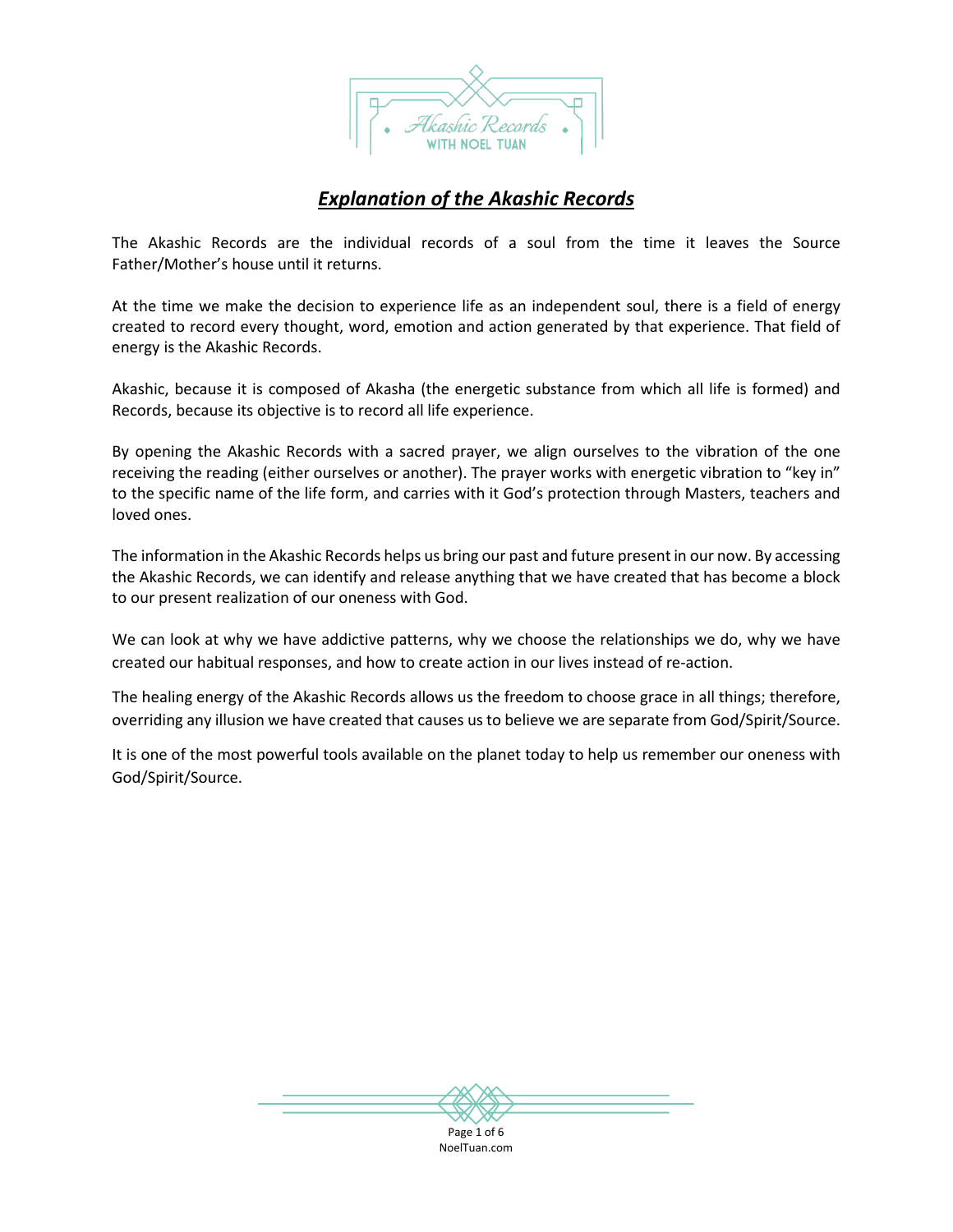

# *Akashic Records Consultation*

Thank you for your interest in having an Akashic Records consultation!

My phone number and WhatsApp is **+65 8124 9832**.

You can schedule your session at **[calendly.com/noeltuan/akashic-consultation-tarot](https://calendly.com/noeltuan/akashic-consultation-tarot)** Possible physical locations for your session are available in the link. Via the same link, you also have a choice to do it online via Skype (You do not need a Skype account).

## *Payment Details*

The consultation fee is **SGD 280**. If you have genuine difficulties offering this, please don't feel stressed, feel free to let me know and we can work something out.

Payment can be made via

- a) PayNow or PayLah! to **+65 8124 9832** (for Singapore clients).
- b) Bank Transfer to

**RHB BANK BERHAD Bank Address: 90 Cecil Street 01-00, Singapore 069531 SWIFT / BIC Code: RHBBSGSG Bank Code 7366 Branch Code: 001 Account Name: Tuan Shunde, Noel Account Number: 19810853207 Home Address: 8 Kim Tian Place, #15-55, Singapore 163008 Country & City: Singapore** c) Bank Transfer, Credit (Not American Express) or Debit Card via Wise. Fees are lower than PayPal. You can sign up for a Wise account at **[wise.com/invite/u/shundet](https://wise.com/invite/u/shundet)**. d) PayPal to **[NoelTuan@gmail.com](mailto:NoelTuan@gmail.com)** or **[www.paypal.me/NoelTuan](http://www.paypal.me/NoelTuan)** +SGD 13 due to PayPal fees. Please send in SGD a total of SGD 293. e) Revolut to **[pay.revolut.com/profile/shundeqf42](http://pay.revolut.com/profile/shundeqf42)**

Please complete payment before the consultation.

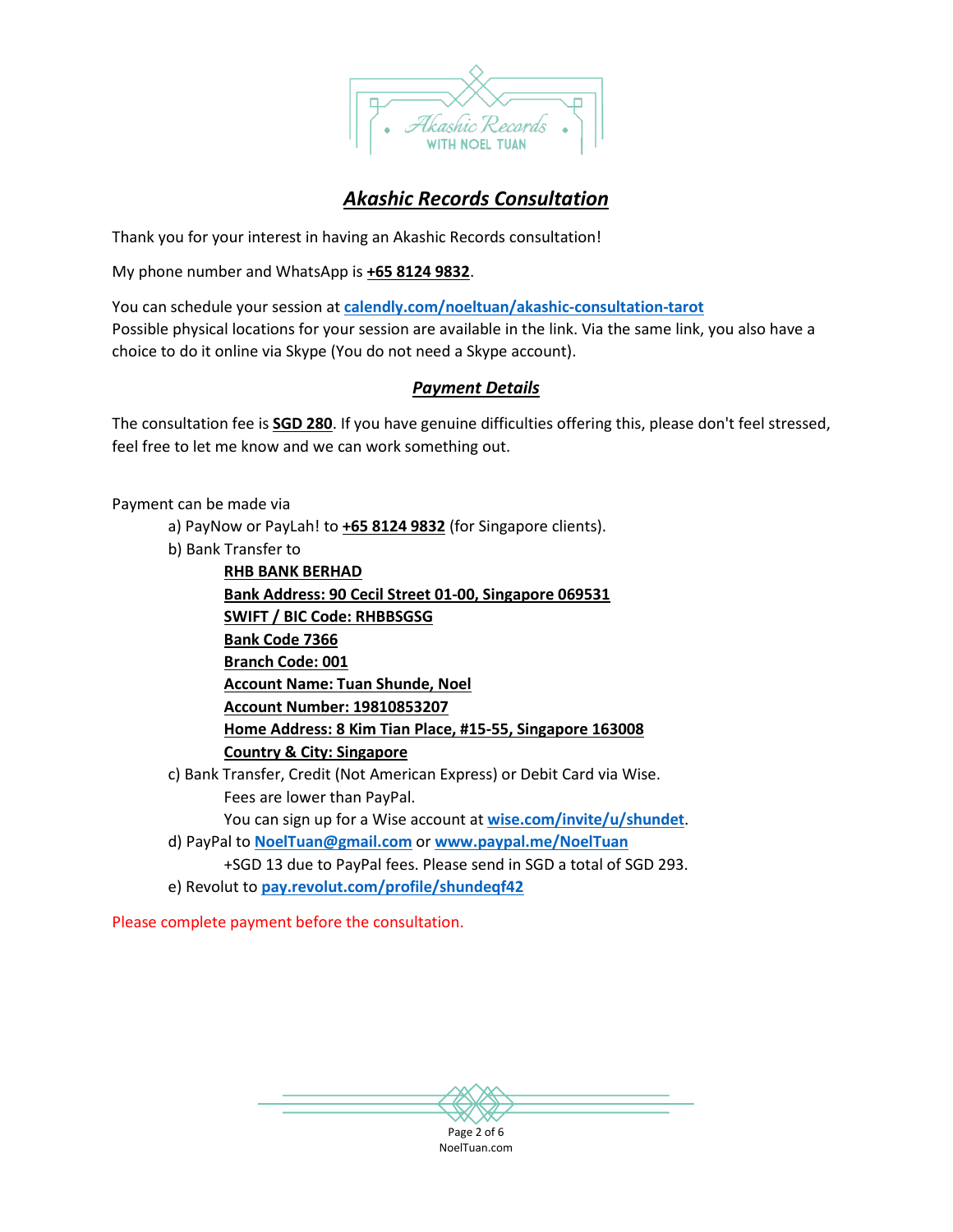

# *Preparing for a Consultation*

In preparation for this consultation please follow the following guidelines:

- Complete and sign the Consultation Consent form at **[goo.gl/forms/1chsk96tNHmzp5cD3](https://goo.gl/forms/1chsk96tNHmzp5cD3)**
- $\checkmark$  I have a 'No Show Policy'. You must cancel or reschedule 24 hours in advance or pay 50% of the fee.
- $\checkmark$  Make a list of concise questions concerning the areas of your life that you are interested in receiving information about. Do plan and phrase your questions carefully, in order of importance. You do not want to waste any time trying to decide what to ask. Suggested questions are listed below. Open-ended questions (what, where, when, who, why, how) are best. Please develop your own list so the consultation will best serve you. Feel free to ask other questions during the consultation.
- $\checkmark$  Feel free to give feedback about the information you receive during the session. Any details you provide helps in your healing and works as a greater context for the messages received.
- $\checkmark$  The future usually reveals various potentials and possibilities, not just one pathway. Guidance given is for your highest and greatest good of your true essence. This may not necessarily be the 'easiest' way. However, the universal law of free will prevails in all situations and life is always in your hands. You must take responsibility for the path you choose to walk.
- $\checkmark$  At times, some information is blocked from being shown as we might not be ready to receive such information or it may hinder learnings of issues you may still be going through. More may be revealed at a later time.
- $\checkmark$  Bring a sound recording device to record any information you receive. You may want to listen back over the information you receive.
- $\checkmark$  Allow 1 % hours for your consultation. This is sacred time and you want to give ample space.
- $\checkmark$  Do not use any recreational drugs or alcohol 24 hours prior to the consultation. Prescription drugs are acceptable.

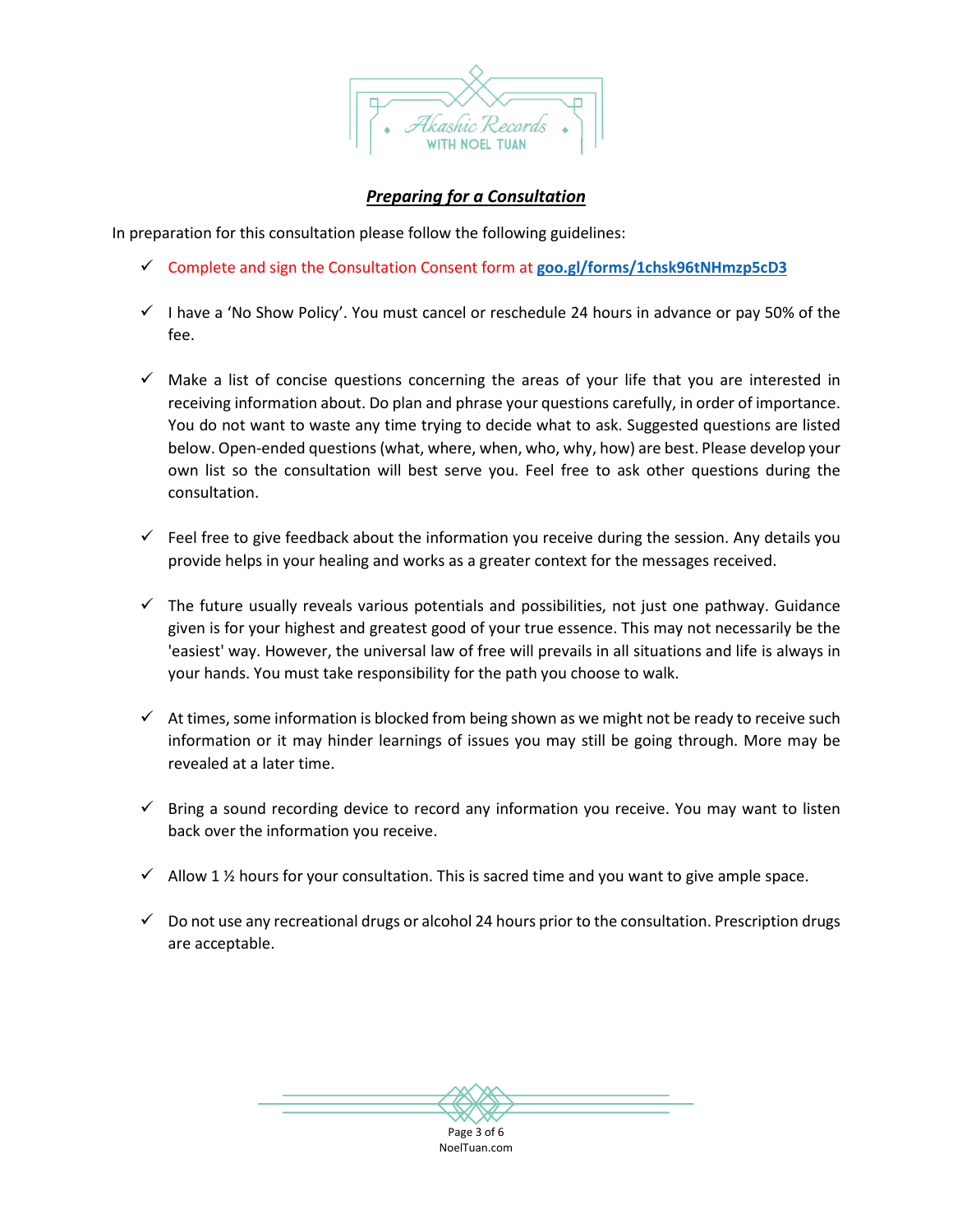

## *Suggested Questions*

### **PERSONAL GROWTH**

- $\checkmark$  What is my life purpose?
- $\checkmark$  What is the most important life lesson I need to be aware of now? How can I better be able to overcome it?
- $\checkmark$  I have been trying to equal point why have I not been able to? What am I not seeing? How can I better be able to achieve it?
- $\checkmark$  What is my greatest challenge/fear at this time? What is at the root of it? What are my resources to resolve it? What lesson am I to learn from this?
- $\checkmark$  What talents did I incarnate with that I need to use now to further my growth?
- $\checkmark$  Please provide me a deeper understanding of my anger / sadness / guilt issues.
- $\checkmark$  What are my gifts and talents? How can I best utilize these qualities?

(You can ask for specific methods, attitudes to adopt or change, personal blocks, or about karmic links, energetic residues.)

## **RELATIONSHIPS**

- $\checkmark$  What resources(s) can I utilize to assist me with parenting? In my marriage? Etc.
- $\checkmark$  What is the underlying issue between  $\checkmark$  (mother, boss, spouse, etc.) and me? What do I need to know about this? How do I bring this into resolution?
- $\checkmark$  What am I not aware of now or in the past that would be most useful for me to know now, in order to have a successful and balanced relationship with
- $\checkmark$  What do I need to understand so that I may attract the right partner for myself?

## **CAREER**

- $\checkmark$  Am I in a career that serves my highest good? If not, what career path should I be pursuing?
- $\checkmark$  What life growth is my present career offering me? (Ask questions about specific issues with the company or people)
- $\checkmark$  What skills can I develop right now to get the right occupation for the future?
- $\checkmark$  What can I do to increase the profits of my present company?
- $\checkmark$  Can I develop a particular skill/hobby as a career?
- $\checkmark$  How can I get the position I have been seeking?

Page 4 of 6 NoelTuan.com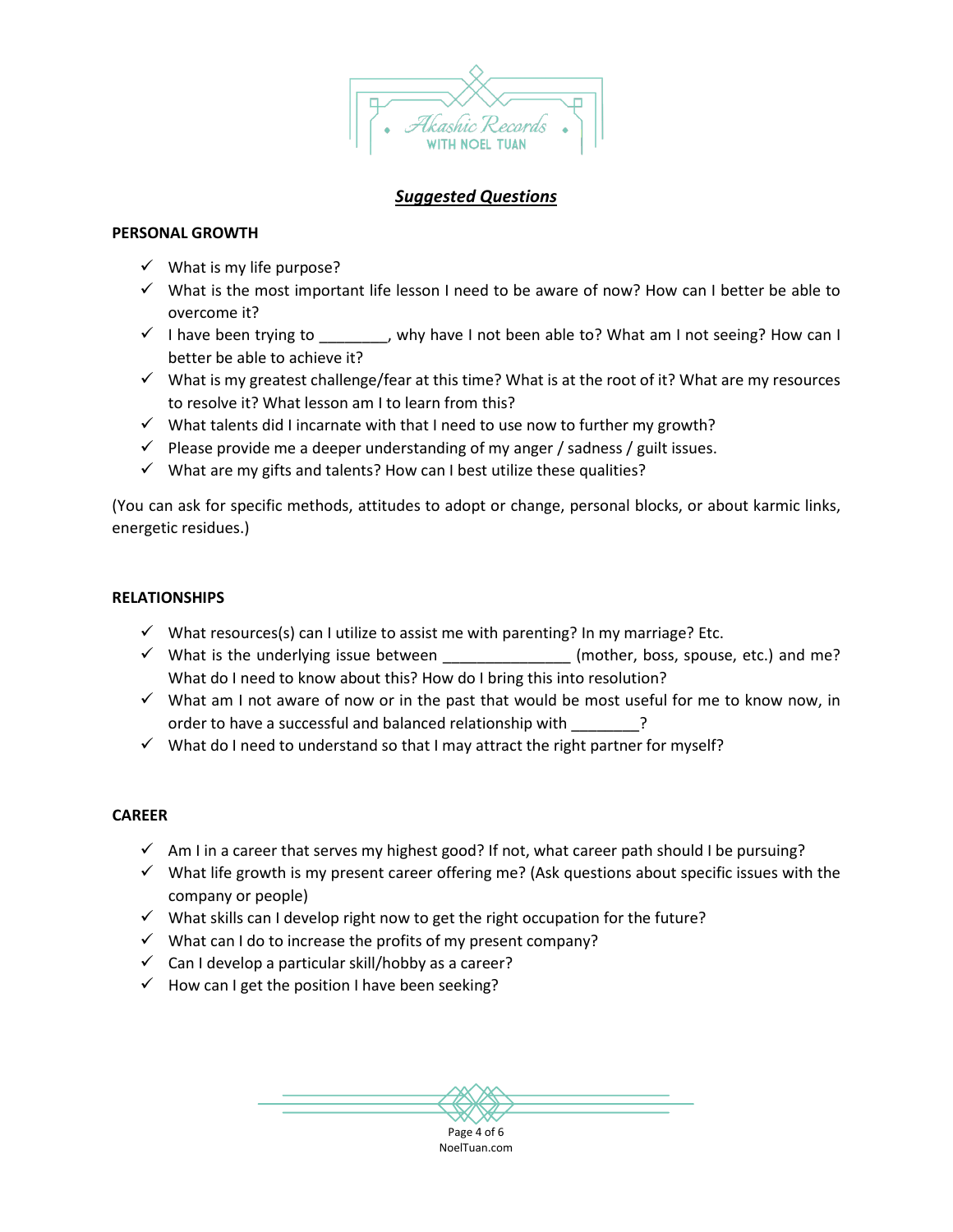

#### **HEALTH**

- $\checkmark$  Please tell me about my health and imbalances I need to be aware of or that are presently occurring.
- $\checkmark$  What is the cause of my present condition: disease, illness or weight? Why is this happening?
- $\checkmark$  What do I need to see about my illness that I am not seeing clearly right now? What can I do to heal this?
- $\checkmark$  What can I do to better maintain my health?
- $\checkmark$  What food/drink should I avoid or have more of?
- $\checkmark$  What exercise would be good for my body?
- $\checkmark$  What beliefs about my body do I need to release?

#### **MONEY**

 $\checkmark$  What about my past influence the way I handle or perceive money now?

#### **GEOGRAPHY**

- $\checkmark$  Am I in a suitable house/location? Is there a place that is more compatible with my energy? Why do I feel a desire to move out?
- $\checkmark$  What are some of the places that have vibrations complementary to mine?

### **INTUITION & PSYCHIC ABILITY, ENERGY AIDS**

- $\checkmark$  How may I better connect with higher guidance?
- $\checkmark$  What kind of intuitive, psychic or energy work am I most suited for?
- $\checkmark$  What gemstone or crystal would be useful to me right now, and why?
- $\checkmark$  What messages do my spiritual assistants (angels, guides, Masters, etc.) want me to know at this time?